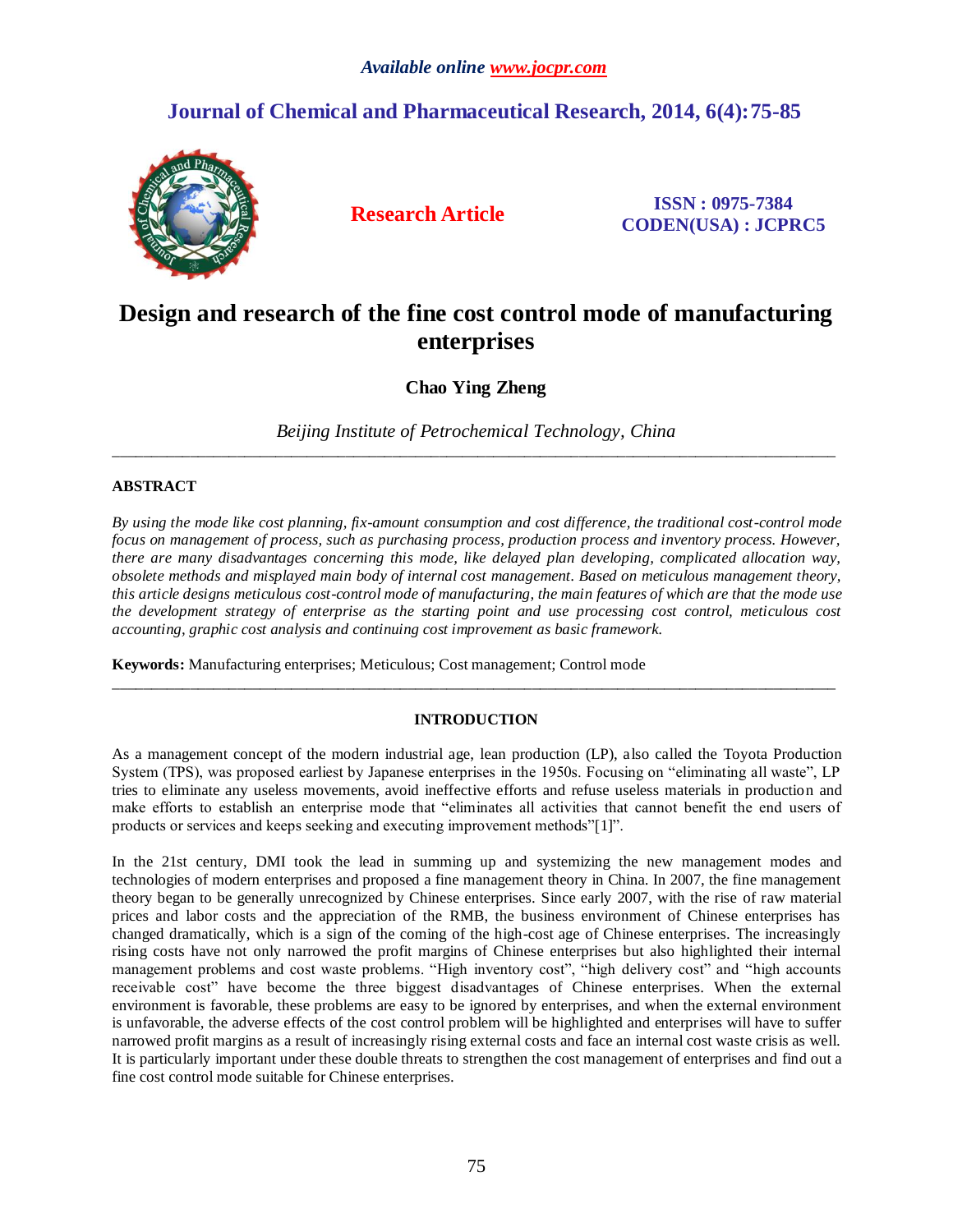#### **FINE MANAGEMENT THEORY**

#### *A. Concept of fine management*

Fine management "is a management concept and technology making each unit of an organization function in an accurate, effective, cooperative and continuous way through systematization and detailing of regulations as well as sequencing, standardization, datamation and informatization[2]". It is a necessary requirement of the detailing of both the social division of labor and service quality for modern management. It is a basic idea and management mode based on routine management and making routine management go deep. It is also a management mode mainly aiming to minimize the resources used and cut down management costs.

*\_\_\_\_\_\_\_\_\_\_\_\_\_\_\_\_\_\_\_\_\_\_\_\_\_\_\_\_\_\_\_\_\_\_\_\_\_\_\_\_\_\_\_\_\_\_\_\_\_\_\_\_\_\_\_\_\_\_\_\_\_\_\_\_\_\_\_\_\_\_\_\_\_\_\_\_\_\_*

#### *B. Characteristics of the fine management theory*

"Stressing the importance of people[3]". The most essential thought of fine management lies in changing the thinking patterns of people. Overcoming fixed patterns of thinking and doing creative thinking is the basis of fine management. To realize fine management, it is necessary to indoctrinate the staff with its significance, necessity and realizability and create a cultural atmosphere for staff to pursue refinement from their thoughts.

Overall control and process control. Fine management theory emphasizes the transformation of modern management from the extensive mode to the intensive mode and the transformation from the traditional experience of management to scientific management. Cost management is no longer a presentational concept but an all-around and staff-inclusive complicated management system embodied in the whole process of production and the management of an enterprise.

Concept quantification. The fine management theory believes that a most essential point in enterprise management is that the management at all levels must have a philosophy that things must be made delicate as detail is the key of success, have a clear understanding of the specific degrees of management indexes, efficiencies and execution and make everything operable, realizable and controllable.

#### *C. Application Status of Refined Management in Various Countries*

#### Meticulous" American Enterprises

Attaching importance to details management is a major characteristic of American enterprise management. The management layer generally thinks details management can contribute to the formation of high-quality products and quality service, while all this is an essential condition for enterprises to win out in the end. Under a clear competitive environment, refining enterprise strategy can promote enterprises to realize intensive management; fine-tuning enterprises' marketing links can avoid risks caused by the extensive adjustment of enterprise strategy; great risks can be dissolved through perfecting details.

The management philosophy of Microsoft is just like its name, "the macro hidden in the micro and the hard found in the soft". The "micro" means the smallest of the small, but it is the biggest of the big. Once its product was launched, it swept across the whole world. The "soft" is opposite to the "hard", but it can conquer hardness with softness, defeat many competitors and become the leader in the industry. Microsoft's meticulousness is mainly reflected in two aspects. The first is its meticulous development links. Microsoft invests billions of dollars in improving its products every year so as to ensure flexibility without missing and maintain competitive advantages. The second is its meticulous executive links. It should not only be meticulous at executive link but also emphasize innovation and breakthrough in the executive process. The innovation at executive link is more subtle than the innovation of the whole scheme, but it is just the subtlety that can better take effect.

So far, Wal-Mart has had 50 years of history since it was established in Arkansas in 1962. By March 2008, Wal-Mart had opened 7,266 markets in 14 countries worldwide, with more than 1.9 million employees in all. In 1991, Wal-Mart broke through USD 40 billion in sales volume and became one of the world's largest-scale retail enterprises. On July 11, 2007, Wal-Mart surpassed Exxon Mobil with an annual revenue of USD 351.139 billion and again topped the Global 500 rankings list released by US Fortune magazine in 2007. Wal-Mart's success and position of taking up the mantle as world retail king lie in emphasizing details fundamentally. It is a model of all enterprises winning business by stressing details. Wal-Mart's management is both meticulous and quantitative: when customers are within a 10 feet range, employees should kindly look atcustomers in the eye, extend greetings and ask whether the customer needs help. Wal-Mart has a quantitative standard to employees' smiling: Please show your 8 teeth to customers. The key point for promotion is not promoting products but employees themselves. Employees should observe all their own personal details and see whether they would make the purchases for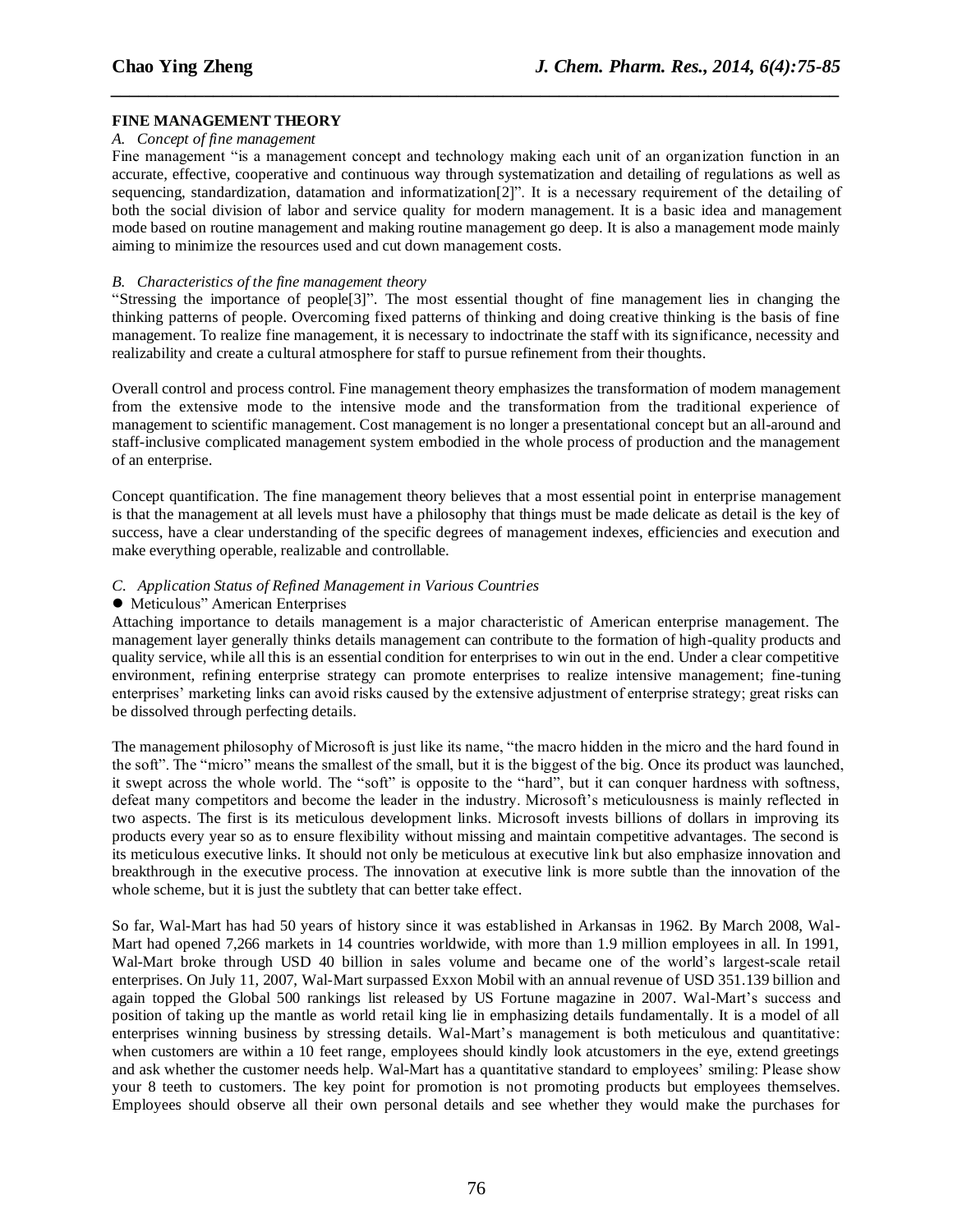themselves. Retailing is an industry that attaches great importance to details and it demands every employee should fully reflect his sense of ownership at work. Without the sense of ownership, it is out of the question to realize details management. Therefore, they stress that employees are their common partners and Wal-Mart belongs to all its employees.

*\_\_\_\_\_\_\_\_\_\_\_\_\_\_\_\_\_\_\_\_\_\_\_\_\_\_\_\_\_\_\_\_\_\_\_\_\_\_\_\_\_\_\_\_\_\_\_\_\_\_\_\_\_\_\_\_\_\_\_\_\_\_\_\_\_\_\_\_\_\_\_\_\_\_\_\_\_\_*

#### *"Strategic Cost Management Thought" of Japanese Enterprises*

Japanese enterprises attach high importance to implementing cost control from a strategic perspective. They think the foundation of cost control is not simply to cut cost, but to ensure product quality and lower cost through improving productivity, shortening the production cycle and increasing output. This is exactly the strategy pursued by Japanese enterprises including Toyota, FujiFilm and Canon for a long time, thus making them traditional lowcost leaders.

Toyota once put forward two simple formulas to illustrate the enterprise's business concept. The first formula is price equals cost plus profit, called capitalism. Enterprises operating by this concept are bound to collapse. The second formula is profit equals price minus cost, the economic significance of which is that price is decided by market and enterprises should learn to lower cost to gain profit. Toyota takes the second formula as its business operation concept and has become the automobile making enterprise with the best economic benefits through decades of efforts.

To purely pursue the reduction of cost, the general simple method will consider lowering the purchase price or grade of raw materials or reducing the material input of a single product (cut down on materials) or lowering the labor cost in the technical process, so as to attain the objective of cutting cost. As a matter of fact, these practices are all very dangerous and will lead to a drop in product quality, the loss of enterprise labor resources, and enterprises even losing their markets.

#### *Current Situation of Chinese Enterprises' Extensive Management*

The rapid development of the Chinese economy began with the reform and opening-up period in the 1980s and it has lasted for 30 years so far. The profit space was very large in the early period of market development and enterprises did not need to make a large effort with minor details. However, with the development of the economic society, the vast majority of products are in a relatively surplus state. People's requirements are getting higher and higher in the quality of life as well as the quality of products and services. Such high requirements are the perfect pursuit of details in the final analysis. Therefore, at the present time, Chinese enterprises' extensive management in the past has been unable to adapt to the requirements of social economic development. To achieve success, enterprises must make every endeavor to emphasize the improvement and perfection of details. The disadvantages brought to us by extensive management are mainly reflected in the following two aspects. The first is high defective rate. The average defective rate of products made by Chinese enterprises is at 10%[4] or so, while it is only at 0.3% in industrially developed countries. Our defective rate is not only high in production lines but also various safety production accidents take place frequently, which will undoubtedly increase enterprises' operating costs. The root cause results from the lack of a serious and careful scientific attitude and strict responsibility consciousness and accountability system. The second is the low degree of process standardization. Chinese enterprises have practiced extensive management for quite a long time but the neglect of many details still cannot be recognized by us till now, or we have sensed it but still cannot pay high attention to it. So we don't think it will bring adverse effect to enterprises. We are accustomed to following leaders' commands, not restrained with systems and standards. Therefore, many systems and standards have to be established. Just influenced by such concept, our enterprises meet many troubles today.

In December 1991, Shanghai Newasia Group entered into Shanghai to confront KFC and established Shanghai Ronghua Chicken Fast Food Company, to contend against KFC. In the next eight years of operation, Ronghua Chicken once surpassed KFC for a time and became the most popular fast food in the Chinese mainland. But it only lasted for eight years. Until the beginning of 2000, with the withdrawal of Ronghua Chicken from Beijing Andingmen, it also announced the thorough failure of Ronghua Chicken in the confrontation at the same time. After the failure, the Newasia Group leadership of Ronghua Chicken reflected on the business practice and competitive advantages and found that the superficial phenomenon of competitive advantage is products, while there are many contents in the aspect of deep-level management behind the products. The real advantages of KFC lie in a set of strict and meticulous management systems behind its products and its standardized working process penetrated into every tiny link.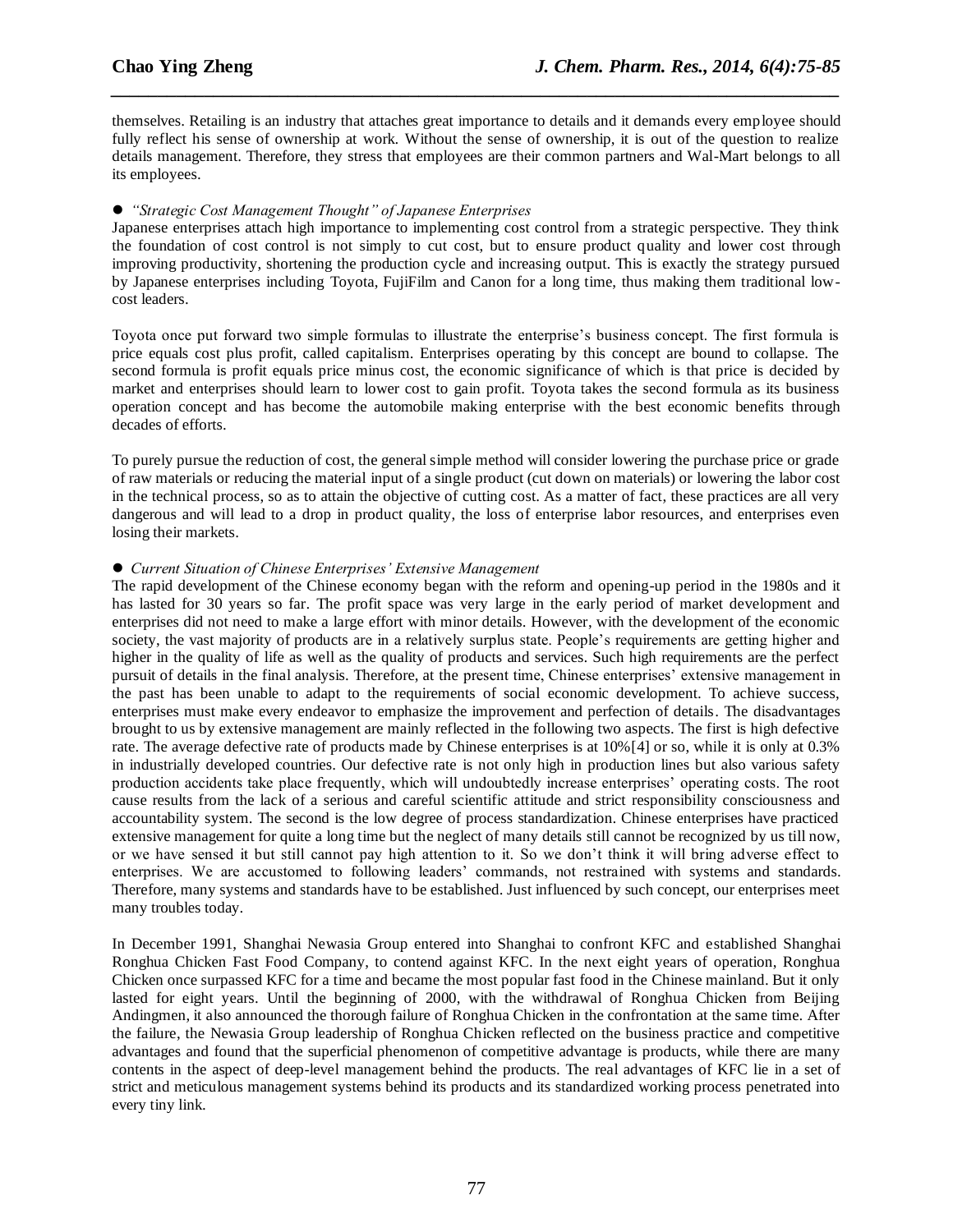Thus, it can be seen that what Chinese enterprises lack is reflecting refined management in standardization and further refining and perfecting it in marketing so as to ensure outstanding products and services.

*\_\_\_\_\_\_\_\_\_\_\_\_\_\_\_\_\_\_\_\_\_\_\_\_\_\_\_\_\_\_\_\_\_\_\_\_\_\_\_\_\_\_\_\_\_\_\_\_\_\_\_\_\_\_\_\_\_\_\_\_\_\_\_\_\_\_\_\_\_\_\_\_\_\_\_\_\_\_*

#### *D. Significances of the fine management theory for cost control*

Following the cost reduction concept of "fine internal adjustment and quick adaptation to the external environment[5]", actively promote technical progresses and production process optimization, minimize high-cost pressure and realize effective and low-consuming production and management.

Emphasize the establishment of a perfect process center through continuous improvement. Change with the external environment, establish smooth and simple operating processes and realize effective operations of enterprises.

Emphasize exactness with quantification and highlight the accuracy and importance of various data and the quickness and timeliness of information transfer.

Emphasize the construction of leadership and establish an effective organization system and a perfect management system.

#### **1. ANALYSIS OF THE PROBLEMS OF THE TRADITIONAL COST CONTROL MODE**

*A. Traditional cost control mode* 

The traditional cost control mode emphasizes process management. It realizes cost control for the purchase process, the production process and the inventory process by means of planned costs, rated consumption of products, apportionment of cost variance, etc.

| <b>TABLE I</b> | TRADITIONAL COST CONTROL MODE |
|----------------|-------------------------------|
|                |                               |

| Control period | <b>Production process</b><br>Procurement process |                 | Inventory process            |  |
|----------------|--------------------------------------------------|-----------------|------------------------------|--|
| control point  | raw material                                     | work-in-process | final product                |  |
| control way    | Plan Price<br>Actual Price                       | Fixed standard  | Differences in<br>assessment |  |

#### *B. Problems of the traditional cost control mode*

Problems in the calculation of quota costs and norm costs: A planned cost is a standard cost obtained on the premise that both the existing production technologies and management conditions are the best and optimal. However, there may be diversifying problems and difficulties in practice that make it impossible for the actual cost to be optimal. A quota refers to a preset quantity of the resources to be consumed by the unit conforming product that is finished. Due to the ever changing internal situations of enterprises, the quota standard only suggests situations in the past and cannot meet future requirements, thus it is difficult to play its due role directly in present production and management.

Complex apportionment manners: When in indirect cost apportionment, calculate the cost apportionment ratio and then multiply it by the standard apportionment quota of each kind of product to obtain the indirect factor costs for each kind of product. The process from accumulation to apportionment is complex in operation and the result is not always so accurate and reasonable.

Outdated management methods: In the traditional cost management thought of Chinese enterprises, only cost reduction exists and the method to obtain a larger profit margin by promoting production efficiency is never considered; "increasing incomes' is excessively highlighted and "reducing costs" is ignored. As a result, enterprise information can neither really reflect the management process nor provide cost information of each operation link, thus misguiding the preparation of the management strategies of enterprises.

Mistakes of the internal cost management bodies of enterprises: It has long been misunderstood by people that cost control is the work of financial personnel and management only and both cost and benefit should be the responsibilities of the leaders and financial departments of enterprises. In such a misunderstanding, the roles of workshops and grass-roots departments and employees are ignored. Consequently, the grass-roots departments and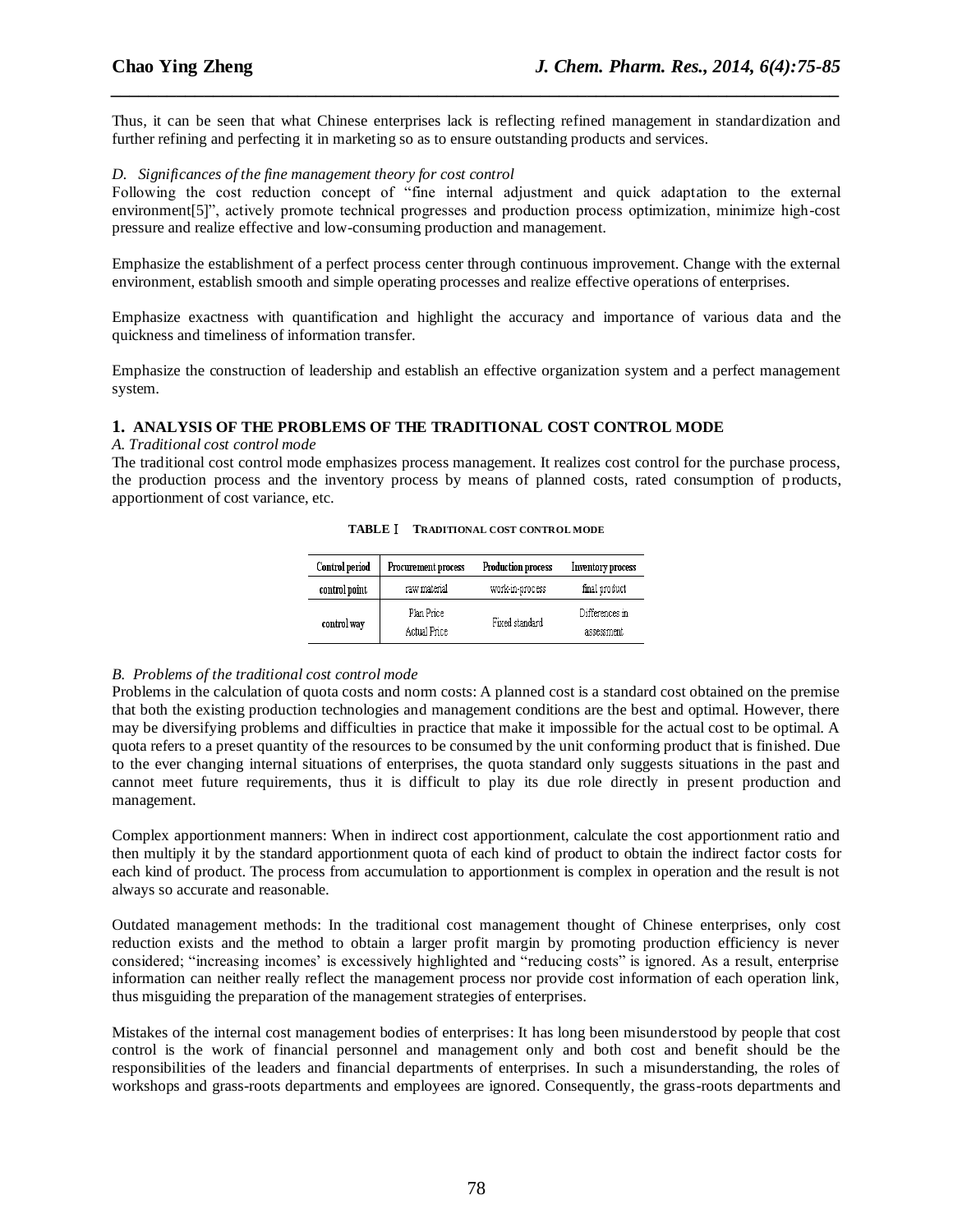the workers at the production lines have weak cost consciousness or even have no market pressure, resulting in serious waste of enterprises and making it difficult to make cost control really effective.

*\_\_\_\_\_\_\_\_\_\_\_\_\_\_\_\_\_\_\_\_\_\_\_\_\_\_\_\_\_\_\_\_\_\_\_\_\_\_\_\_\_\_\_\_\_\_\_\_\_\_\_\_\_\_\_\_\_\_\_\_\_\_\_\_\_\_\_\_\_\_\_\_\_\_\_\_\_\_*

#### **2.ANALYSIS ON REFINED COST CONTROL PATTERN OF CHINESE ENTERPRISES**

*A. Analysis on Refined Cost Control Pattern of Handan Iron & Steel Group*

● Pattern of Handan Iron & Steel Group.

The main business scope of Handan Iron & Steel Group Co., Ltd. (Handan Iron & Steel Group for short) is ferrous metal smelting, sintering ore smelting, making and sale of coke and coke by-products, processing and maintenance of metallurgical machinery accessories, the operation of the export business of the enterprise's self-made products and technologies and import business of raw and auxiliary materials, machinery equipment, spare parts and technologies required by the enterprise. In the 1990s, Handan Iron & Steel Group took the initiative to break through the old mechanism and march towards the market in the transition process of the economic system, constantly deepened the operational mechanism with the core of "simulating market accounting and practicing cost veto" by innovation, created remarkable economic and social benefits, and became a successful model realizing two fundamental transformations among state-owned enterprises. It was set as a model for the whole country to follow by the State Council and honored as "a red flag at national industrial battlefront[6]".

At the beginning of 2007, the Handan Iron & Steel Group closely centered on annual cost control targets and set up five new cost control patterns of mining enterprises with refined management as the platform.

| Target<br>cost | Cost control pattern                                                                                                                                     | System construction                                                                | Control measure and method                            | Control indicator                          |  |
|----------------|----------------------------------------------------------------------------------------------------------------------------------------------------------|------------------------------------------------------------------------------------|-------------------------------------------------------|--------------------------------------------|--|
|                | Purchase control                                                                                                                                         | Execution plan purchase<br>Price ratio purchase<br>Bidding purchase                | Efficiency check<br>Quality check                     | Overspending below 6%                      |  |
|                | Inventory control                                                                                                                                        | Hierarchical control                                                               | Reduce inventory<br>Improve turnover rate             | Within 6.5 million inventory               |  |
|                | Target cost segregation<br>Material<br>maintenance<br>value<br>utilization<br>Material<br>management<br>Transfer with value<br>control<br>Tracking usage | Improve material recovery rate                                                     | Annual repair<br>recycling<br>and<br>above 4 million  |                                            |  |
|                | Information control                                                                                                                                      | Provide material price ratio<br>Inventory volume<br>Material usage information     | Comparative analysis                                  |                                            |  |
|                | Capital<br>budget<br>control                                                                                                                             | Individual<br>responsibility<br>system<br>responsibility<br>Overspending<br>system | Non-production input responsibility<br>to individuals | Overspending<br>deducted<br>from<br>salary |  |

TABLE II: COST CONTROL PATTERN OF MINING ENTERPRISE OF HANDAN IRON & STEEL GROUP

Data source: Obtained, sorted and compiled information from the official website of Handan Iron & Steel Group

#### *Characteristics of the Pattern of Handan Iron & Steel Group*

Handan Coal Mining Industry Group adopted a standard cost management method and basically made every economic activity have standards to refer to by counting up more than 2,000 cost standards of various sizes of the group company. At the same time, the standard is relative to the target cost. After the annual production plan is confirmed, the overall cost target will be fixed. Then the indicator will be broken down layer upon layer hierarchically until the individual employees and a set of complete indicator systems takes shape. Handan Iron & Steel Group has certain standards in performance evaluation, not only taking the realization of target cost as the standard but also using related, revised or supplementary indicators as the evaluation standard, which reflects the strategic management thought with dynamic change.

We can see from the Cost Control Pattern of Mining Enterprise in Table 2 that its refined cost control has the following characteristics:

First, Set up quantitative control standards. There are operable quantitative standards not only for purchase control, inventory control and material use control but also for capital budget control, which can not only facilitate managers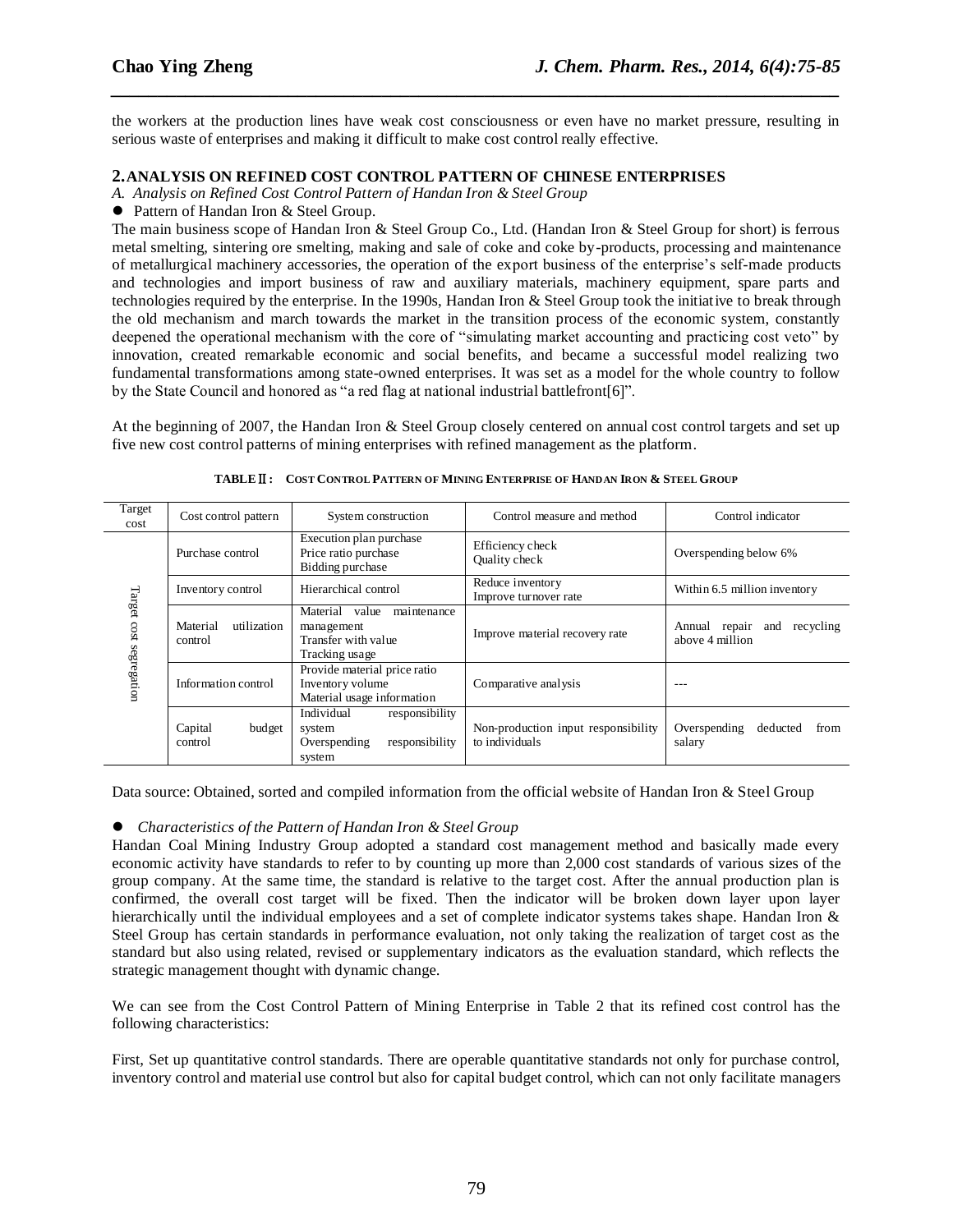to check employees' cost execution situations, but also remind employees of setting up cost consciousness at any moment.

*\_\_\_\_\_\_\_\_\_\_\_\_\_\_\_\_\_\_\_\_\_\_\_\_\_\_\_\_\_\_\_\_\_\_\_\_\_\_\_\_\_\_\_\_\_\_\_\_\_\_\_\_\_\_\_\_\_\_\_\_\_\_\_\_\_\_\_\_\_\_\_\_\_\_\_\_\_\_*

Second, Make cost plan starting from the perspective of enterprise strategy. The overall cost target of the enterprise is set up by the enterprise's strategic development plan and then the responsibility will be broken down into every working section, team and group and individual employee by stepwise decomposition. So employees' cost responsibility is closely associated with the enterprise strategy development, which enables the cost control activity to carry on in an orderly way.

Third, Everyone has responsibility. Once the cost budget is confirmed, it will be the standard for every employee's work. Handan Iron & Steel Group adopted the "cost veto system" to make performance assessment, that is, as long as the cost is out of limits, all bonuses will be deducted.

Fourth, Set up an information technology supporting platform. Handan Iron & Steel Group's implementation of plans including price ratio purchase and transfer with values cannot do without the support of an information system. Only the information support system is set up and perfected, the material purchase cost information can be obtained in time and calculated by the market price.

Fifth, Repair and recycling system of raw materials. Waste has been a malpractice of Chinese enterprise for a long time. Setting up and quantizing the repair and recycling system was pioneered by Handan Iron & Steel Group, which not only helps enterprises to effectively use resources but also help employees cultivate good saving consciousness.

#### *Enlightenment from the Pattern of Handan Iron & Steel Group*

First, setting up a refined cost standard is a premise for effective cost control. It can make all employees have an explicit reference standard and help cultivate employees' cost consciousness. At the same time, the existence of the standard will also constantly urge employees to create new technology, develop skills and improve labor productivity so as to create new cost indicator.

The second is a market pricing model. Under the support of an information system, Handan Iron & Steel Group's mining enterprise adopted the accounting method of scheduled purchase, price ratio purchase and transfer with values, which fully reflected the measuring principle of "Fair Value" advocated by the new accounting standard and also made the cost accounting more reasonable.

The third is the cost veto system. Handan Iron  $\&$  Steel Group's mining enterprise combines the cost indicator with employees' pay. No matter what contributions in other aspects, if the cost exceeds standard, employees will bear the loss caused by their own faults. In this way, it not only attains the goal in control cost but also cultivates employees' sense of responsibility.

The fourth is strategic cost management thought, which combines the enterprise's development strategy with the objective of enterprise cost control and makes for the long-term stability of the cost control system.

#### *B. Analysis on Noah Ark ABC Refined Cost Control Pattern*

#### Noah Ark Pattern

Noah Ark Consulting put forward the ABC activity-based costing management method. In the third MBA case teaching seminar of the Central University of Finance and Economics, the manufacturing industry ABC activitybased costing management case of Noah Ark Consulting was rated the second award, so Noah Ark's ABC refined cost control pattern attracted wide attention. The activity-based costing (ABC) is an advanced cost accounting method and its basic thought is to introduce a medium – activity between resources and products. The principle is that activities consume resources, products consume activities, productions lead to the occurrence of activities, and activities lead to the occurrence of costs. Its essence is to divide indirect costs into different products and services more reasonably and make enterprises' cost accounting more accurate. The specific contents of the pattern are shown in Table 1 as follows: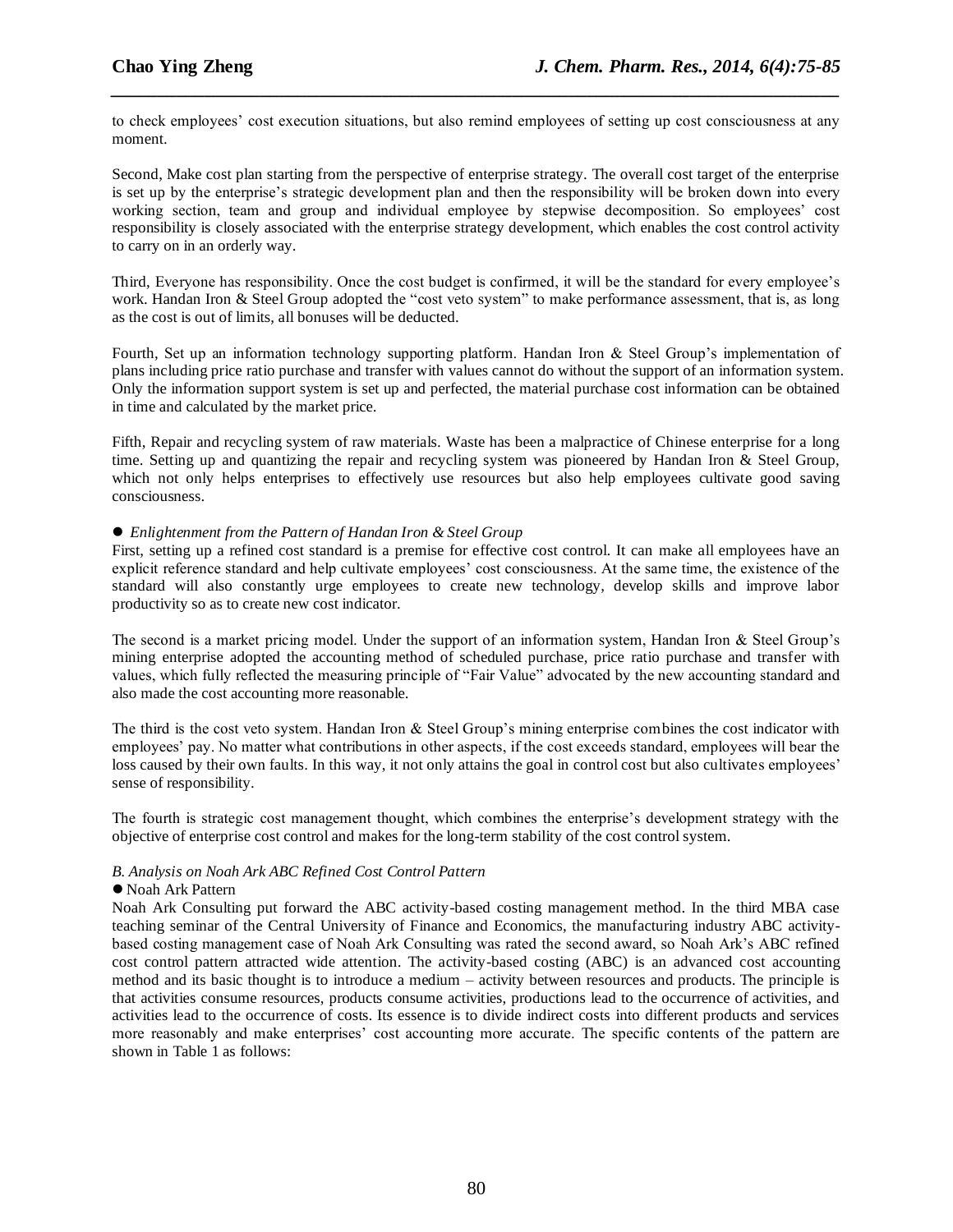

*\_\_\_\_\_\_\_\_\_\_\_\_\_\_\_\_\_\_\_\_\_\_\_\_\_\_\_\_\_\_\_\_\_\_\_\_\_\_\_\_\_\_\_\_\_\_\_\_\_\_\_\_\_\_\_\_\_\_\_\_\_\_\_\_\_\_\_\_\_\_\_\_\_\_\_\_\_\_*

**Figure ABC Refined Cost Control Pattern**

It can be seen from Table 1 that the pattern divides cost control into four steps, including enterprise resource, defining activity, integrating resource costs into activity and dividing activity cost to products.

#### *Characteristics of Noah Ark Pattern*

Optimize the process of activity-based costing management. The pattern can differentiate which are value-added activities and non-valued-added activities by adopting the ABC activity-based costing method, so as to optimize the activity chain. Additionally, the pattern sets up the activity-based costing management process and clarifies the responsibility of each department.

To the management control layer, the pattern can set up or adjust resource investment strategy by analyzing resource utilization rate, optimizing product design and fixing the cost of products from the source through analyzing activity cost, and utilizing activity cost information to make cost planning in order to improve the rationality of product pricing.

To the operation layer, the pattern can find the key factors causing cost increase through analyzing the activity cost and take measures to eliminate these factors; the relativity between activity and cost provides the direction for cost control; the analysis on activity efficiency and resource allocation rationality can provide data support for business process optimization; the introduction of activity clarified the controllable range of cost and is conducive to the implementation of performance assessment; the clear relationship between activity and cost provides a data foundation for budget formulation and difference analysis; the cost calculation result can be taken as a reference for salespersons to make project quotations.

• Enlightenment of the Noah Ark Pattern

The greatest contribution of the Noah Ark pattern lies in adopting the ABC refined cost control pattern. It introduces the concept of activity in cost control, associates the consumed resources with the final products through the activity, and makes the cost accounting more in line with the reality. The Noah Ark pattern gives us enlightenment from three aspects: first, avoid the cost distortion caused by equal distribution; second, the allotment method is simplified and practical; third, unfolding cost calculation and activity management with the actual process as the principal line improved the accuracy of cost accounting.

#### **3.DESIGN OF THE FINE COST CONTROL MODE OF MANUFACTURING ENTERPRISES**

#### *A: Cost characteristics of manufacturing enterprises*

Costs happen in business processes. Business processes mainly include material purchases, finished product production, product sales, product development and technical service, management, financing and so on. The cost of production items mainly refers to purchase costs, manufacturing costs, selling costs, the trial production and period charges of new products, etc.

| <b>Business</b>                 | Cost items              |
|---------------------------------|-------------------------|
| Materials Procurement           | Procurement costs       |
| Production                      | Manufacturing costs     |
| sales                           | Cost of sales           |
| Development                     | Trial costs -           |
| Management, Services, Financing | Expenses for the period |

| <b>TABLEIII:</b> | <b>BUSINESS PROCESS &amp; COSTS</b> |  |
|------------------|-------------------------------------|--|
|                  |                                     |  |

The cost of production items is predictable. Through accounting on the premise of the going concerns of an enterprise, all the cost items of the enterprise are knowable or predictable under normal circumstances. Thus, effective cost control is usually realized through a planned cost method, a standard cost method or another method.

Costs are greatly affected by economic development. A manufacturing enterprise needs to consider its purchase costs and inventory costs. Its purchase cost may increase with the price rise of raw materials as a result of the growth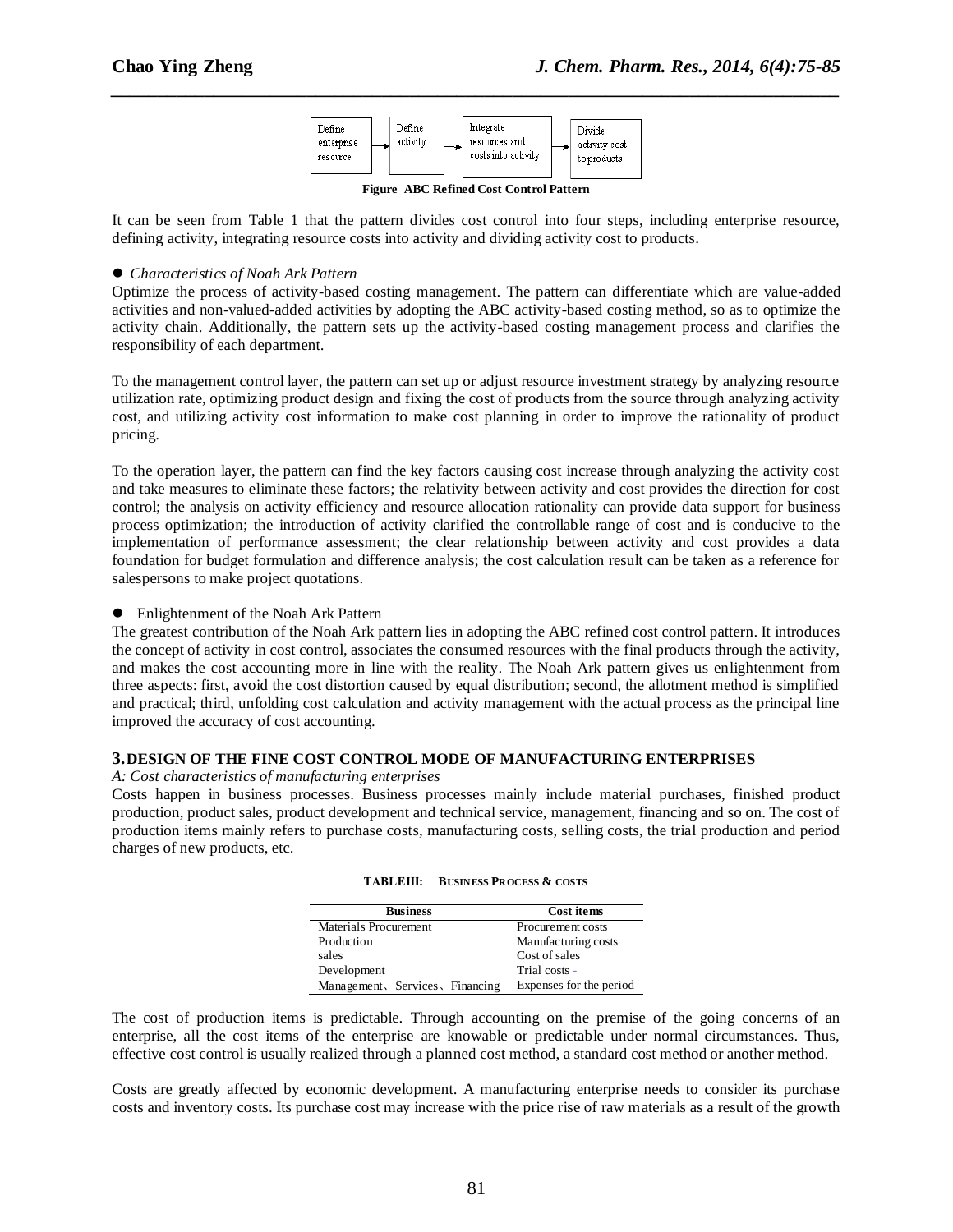of the economy. It can properly increase its inventory to decrease the losses due to the price rise of raw materials. However, if excessive raw materials are purchased, its inventory cost will increase and too many funds will be occupied, making it easy to suffer a decline of fund utilization rate.

*\_\_\_\_\_\_\_\_\_\_\_\_\_\_\_\_\_\_\_\_\_\_\_\_\_\_\_\_\_\_\_\_\_\_\_\_\_\_\_\_\_\_\_\_\_\_\_\_\_\_\_\_\_\_\_\_\_\_\_\_\_\_\_\_\_\_\_\_\_\_\_\_\_\_\_\_\_\_*

Cost control should be done based on enterprise strategies. In recent years, the research on enterprise strategies has drawn wide attention and it has become a common view that cost control plans should be prepared based on enterprise strategies.

#### *B. Design principles of the cost control mode of manufacturing enterprises*

Principle of being subordinate to strategies: Both the starting and ending points of the cost controls of enterprises should be subordinate to their development strategies. The development strategies of enterprises are overall plans about the survival and development of enterprises and the source of all the activities of enterprises. Thus, it is necessary during the design of cost control modes to plan for the cost control objectives of enterprises based on the strategic targets of enterprises and finally check whether the cost control objectives are reasonable or not through the fact of whether the strategic targets of enterprises are realized or not.

Principle of fine control: It means that cost control is not limited to the production process but covers links like new product development, material purchases, warehousing, operation sites, enterprise assets, sales, etc.

Principle of process standardization: It has three meanings: Detailing of processes: Prepare processes for all the production and management courses of an enterprise according to its characteristics and do not ignore each detail of control. Detailing of control points: Set each point in a process that may cause costs to be a control point. Quantification and standardization: Design each control point to be a quantized cost control objective that must comply with the overall objective.

*C. Mode design*



**Figure 1: Cost Control refinement Flow**

Process cost control: First, realize process reengineering while breaking down the overall cost objective step by step, then carry out fine cost control in all the links from new product development to sales.



**Figure 2: Cost Control refinement Flow**

Fine cost accounting: It means that each link of a process needs fine cost control.



**Figure 3: Cost control New Product Development**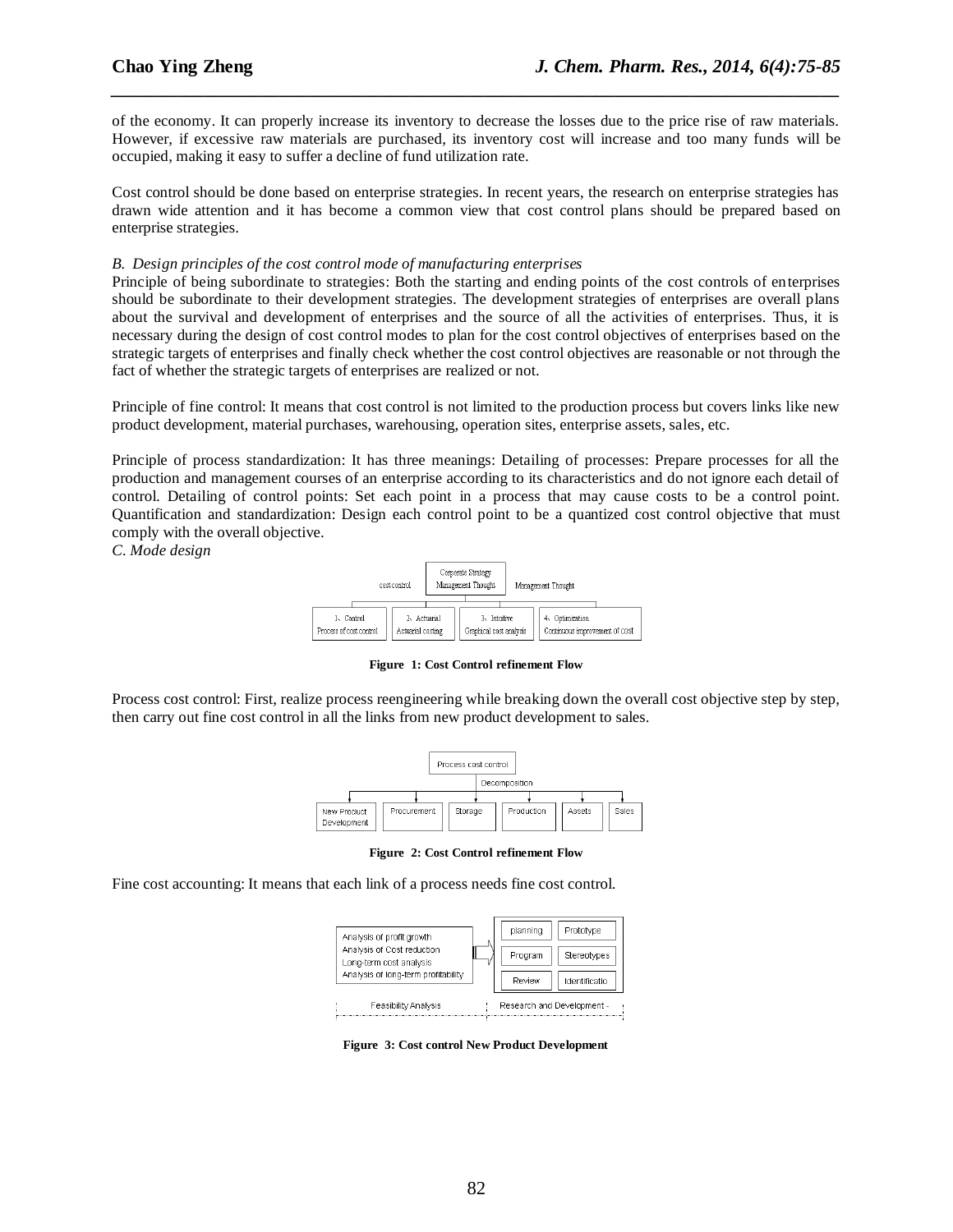The emphasis of the cost control in the new product development is an economic feasibility analysis that should be done in the aspects of short and long-term impacts, extent of cost reduction, extent of profit increase and so on to make new product development necessary and accurate.

*\_\_\_\_\_\_\_\_\_\_\_\_\_\_\_\_\_\_\_\_\_\_\_\_\_\_\_\_\_\_\_\_\_\_\_\_\_\_\_\_\_\_\_\_\_\_\_\_\_\_\_\_\_\_\_\_\_\_\_\_\_\_\_\_\_\_\_\_\_\_\_\_\_\_\_\_\_\_*



**Figure 4: Purchase Cost Control**

Control the purchase cost according to the prepared system of a price compared purchasing system or purchasing through bidding and material quality standards. Meanwhile, work out an overspending plan to strictly standardize the purchase behaviors.

| Material flow index                   | Management method                  | Accounting method               | Recovery index |  |  |
|---------------------------------------|------------------------------------|---------------------------------|----------------|--|--|
| Turnover%<br>$\cdots$                 | Activity-Based Costing<br>$\cdots$ | transfer with value<br>$\cdots$ | Recovery%<br>  |  |  |
| System Construction/Indicator Control |                                    |                                 |                |  |  |

**Figure 5: Storage cost control**

Work out material turnover indexes, material management methods (such as ABC management method), material accounting methods and waste recovery indexes to intensify the warehousing management.



**Figure 6: manufacturing process cost control**

Field management mainly refers to production process management. The best manner of production process management is the activity-based cost method in which the direct costs are directly charged to product cost and the indirect costs are first accumulated to different operations and then apportioned to different products. In this way, the accuracy of cost calculations is ensured and the apportionment is less complex.



**Figure 7: Assets control**

When carrying out cost control, classify the assets first and then use different control methods according to the classification results. Generally speaking, cost-benefit analysis is done to check the profits brought by the funds occupied and handle the non-performing assets in a timely manner.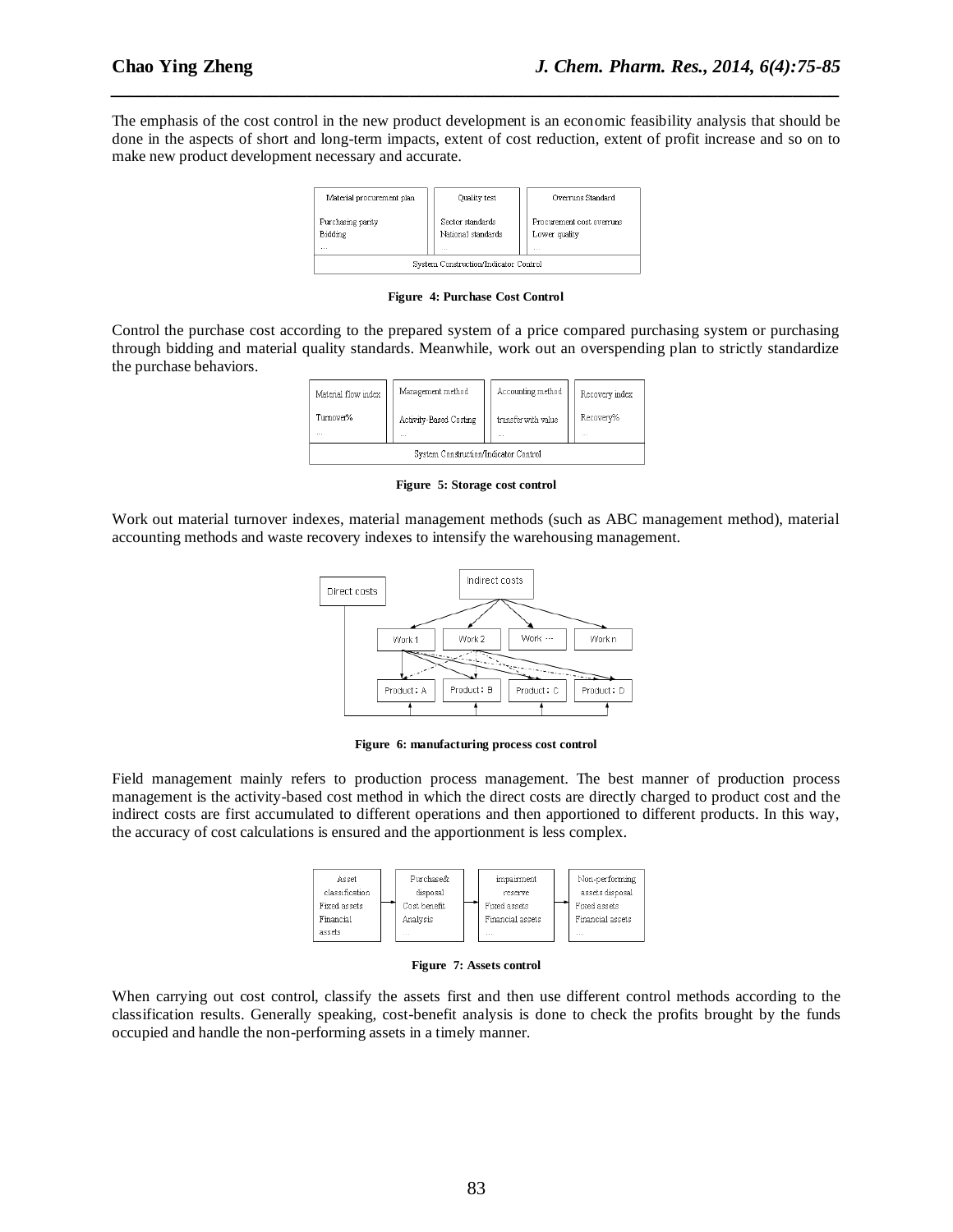| Sales personnel training | Formulate sales plan     | Performance        |
|--------------------------|--------------------------|--------------------|
| Product features         | Profit target            | appraisal          |
| Sales skills             | New customers target     | Training time      |
| Market research          | Old customer maintenance | Realize the profit |
| Information feedback     | New product marketing    | Customer           |

*\_\_\_\_\_\_\_\_\_\_\_\_\_\_\_\_\_\_\_\_\_\_\_\_\_\_\_\_\_\_\_\_\_\_\_\_\_\_\_\_\_\_\_\_\_\_\_\_\_\_\_\_\_\_\_\_\_\_\_\_\_\_\_\_\_\_\_\_\_\_\_\_\_\_\_\_\_\_*

#### **Figure 8: Sales control**

Three key points of the detailing of sales process: First, the training of sales personnel: Sales plans are key assessment indexes for the completion of overall tasks and the preparation of sales plans mainly depends on sales personnel's sales capabilities and their loyalty to enterprises; second, fining of indexes: When setting sales tasks, use multiple indexes and weights, reflect the sales strategies of companies, set sales objectives on a quarterly basis and conduct real-time inquiries about the completion situations of the sales objectives. Third, assessment of sales personnel: Work out related indexes and then conduct regular assessments according to the indexes and establish a reward system and a ranking system to mobilize the initiative sales personnel.

Graphical cost analysis: The products produced by manufacturing enterprises have many varieties, parts and universal parts that cannot be clearly described in words only and will be more intuitive and clearer if described with flow charts by departments, processes and operation activities, thus benefiting the supervision over the cost condition of each link.

Continuous cost improvement: In recent years, enterprises are developing faster and faster. The innovations about both the theories and practices of modern enterprise management keep emerging and enterprises are facing increasingly fierce competition. Therefore, in order to minimize costs, improve production efficiency, promote quality and ensure leading target cost and control level, it is necessary to make continuous improvement to adapt to the development of both social economy and enterprises.

#### **CONCLUSION**

All the economic activities of enterprises must serve the development strategies of enterprises, so the starting and ending points of cost control should be the development strategies of enterprises.

The overall cost objective of an enterprise should be a key part of the development strategy of the enterprise and when in cost control, it is necessary to start from the overall cost objective and realize process reengineering while decomposing the overall cost objective and then design the fine cost control mode for each link of each process.

Reflect the cost control mode of each link of each process through graphs to ensure both an intuitive effect and convenient supervision.

It is necessary to do continuous improvement for the standards and indexes of processes with production development and technical progresses to adapt to new situations.

#### **REFERENCES**

[1]FAN Jinxiang, AN Qi. *Mining & Processing Equipment*, **2010**(06), P20-21 [2]ZHENG Jianfeng. *Construction Economy,* **2009**(06). P115-116 [3]SUN Xin,XIA Qing. *Automation of Electric Power Systems*.**2008**(21),P14-17 [4]Liu Yong Wang Qian. *Bulletin of National Natural Science Foundation of China.* **2008**(05),P305-308 [5]Zhu Haiji, Liu Dong, Yang Jian. *Electrotechnical Application*. **2008**(17),P78-79 [6]TAO Hong-hui,CHEN Zheng,MENG Hongbo. *China Pharmacy*,**2008**(04),P274-275 [7]ZHANG Ming-hua, HUANG Sheng. *Ship Engineering.* **2005**(02), P128-130 [8]WANG Ruihua1, ZHANG Bixue1, CHENG Dacheng. *Journal of Liaoning Technical University(Social Science Edition),* **2010**(04), P369-371 [9]LI Yongju, ZHAO Jujie. *Construction Technology.* **2006**(05), P42-43 [10]WU Xiangjiang. *Journal of Hangzhou Institute of Financial Studies*. **2004**(07), P31-33